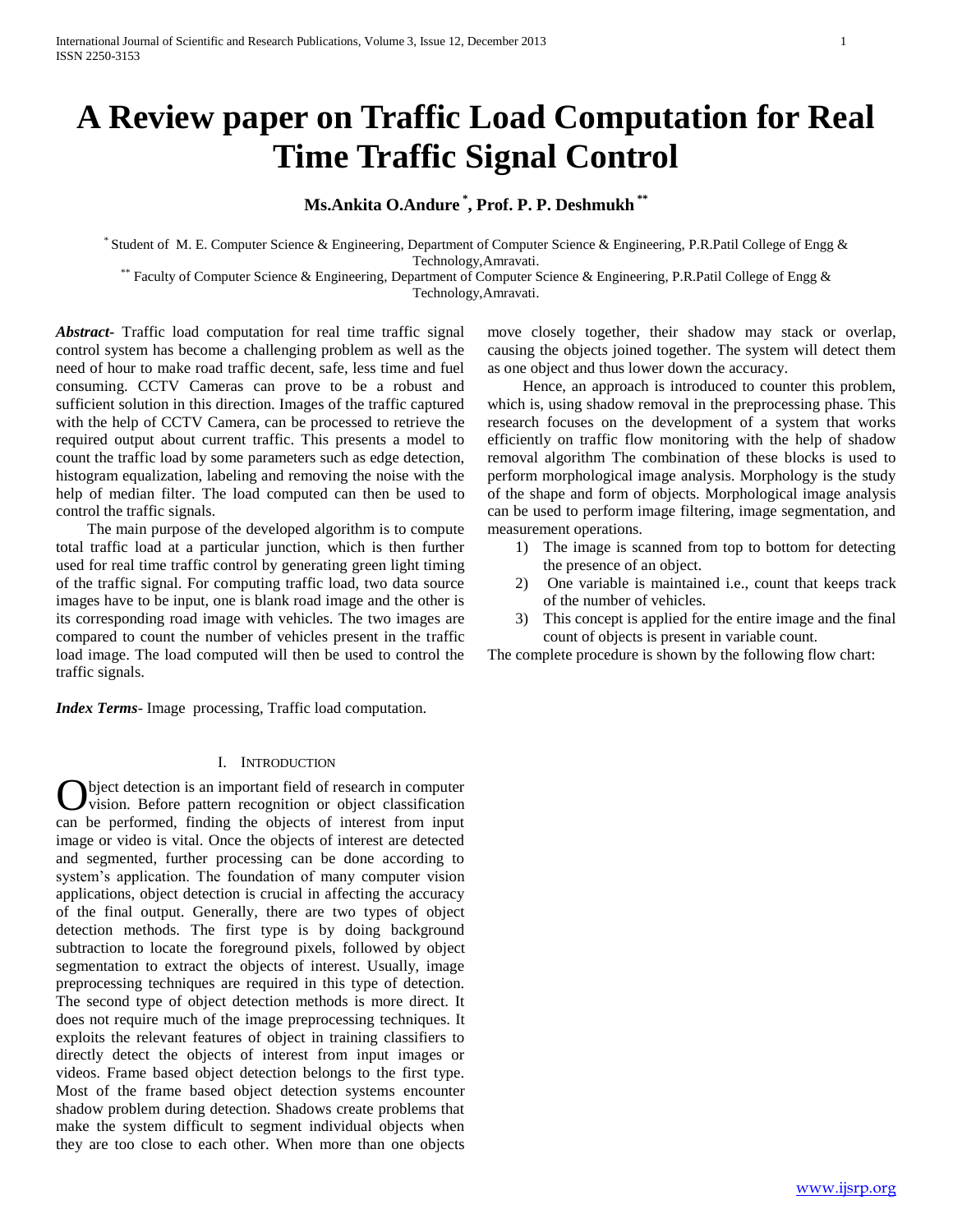

**Fig.1. Flow chart of proposed approach.**

 A. Original Image:- Original Image taken from blank road. B. Image with vehicles:- Original Image consist of images of vehicles.

C. Histogram of original image:-

 Using histogram equalization technique the contrast of each image is being enhanced.

 D. Remove object less than required pixel:-Remove object from original image which is less than requried pixel in MATlab. Extract the suitable features and then extraction of objects.

E. Fill holes & extarct boundaries:-

There always exist some noise regions both in the object  $\&$ background region. So fill the holes & extract boundaries with the help of post processing technique. then label the image in rgb format.

### II. RELATED WORK

 Chin H. L, Ming K. L, Siak W.K. [1] Described a system that is capable of detecting and segmenting objects from video frames which helps in traffic surveillance. Shadow is one of the problems faced by most of the object detection systems. It will affect the result of object detection and segmentation. Hence a shadow removal method is applied in the preprocessing phase of the system to amplify the accuracy of detection.

 P. Gupta , G.N Purohit , A. Gupta. [2] Presented an efficient simulation model for counting the vehicles from the colored and gray-scale images through image processing techniques in Simulink environment. Video and Image

Processing Blockset is a tool used for the rapid design, prototyping, graphical simulation, and efficient code generation of video and image processing algorithms. The approach used is morphological operation (Opening) which works very effectively for images captured. The developed process involves object feature identification, detection, and counting objects.

 P. Gupta , G.N Purohit , A. Gupta. [3] Focused Corner detection technique is very useful for detect the corners in any traffic image. Corner that exists in any irregular line must be detected so that the irregular line can be interpreted to represent actual line. Corners serve to simplify the analysis of images. The developed Simulink model is reliable & can perform counting the vehicles on roads. This system provides services such as information about the location of the corners, the number of corners, and the corner metric values of the objects. Corner detection methods have a lot scope in future.

 Madhavi Arora, V. K. Banga.[4] discussed two techniques for traffic light control. Firstly discussed morphological method of edge detection for real time traffic control and then fuzzy logic. He compare two methods and find that fuzzy logic is simple to implement than morphology method because morphology method is very lengthy procedure, even because it is edge detection method it does not perform well during night time, edges of certain vehicles will not able detect due to dark

at night time, but fuzzy logic only counts the number of vehicles not deal with edges, it gives more accurate results, He see cost factor then morphological method is less costly than fuzzy because morphology method only needs high quality camera not sensors which is less costlier. The fuzzy logic allows the implementation of real-life rules similar to the way in which humans would think, so no doubt fuzzy logic gives better result. It also deal with the no of vehicles due to which it gives better results but morphology method depends upon the density of traffic due to which it gives approximate result. This work may extend to find new methods for better results during night time using morphology technique so that cost and good results make the system more worthy.

 Monica V., Andreea U., Simona C.[5] The presented a part of the research performed in the framework of the project "Intelligent techniques for modeling, analysis and optimization of urban traffic", financed by the National Center of Programme Management. The main objective is to eliminate congestions in urban traffic, using an adaptive, intelligent and reconfigurable control system. Presented the two modeling methodologies as well as a cross-validation procedure of resulting models, based on the same input data.

### III. CONCLUSION

 From review of various paper we conclude that there are different techniques are available for traffic load control. Corner detection, Simulik Model, Morphological Method, Fuzzy Logic used for traffic load computation , detection of traffic on road, edge detection.

 Therefore at this stage use of real time algorithm for traffic load computation to calculate number of vehicles at a particular instance. Try to Calculate improve result as compare to conventional method in turn of time require for convergence.